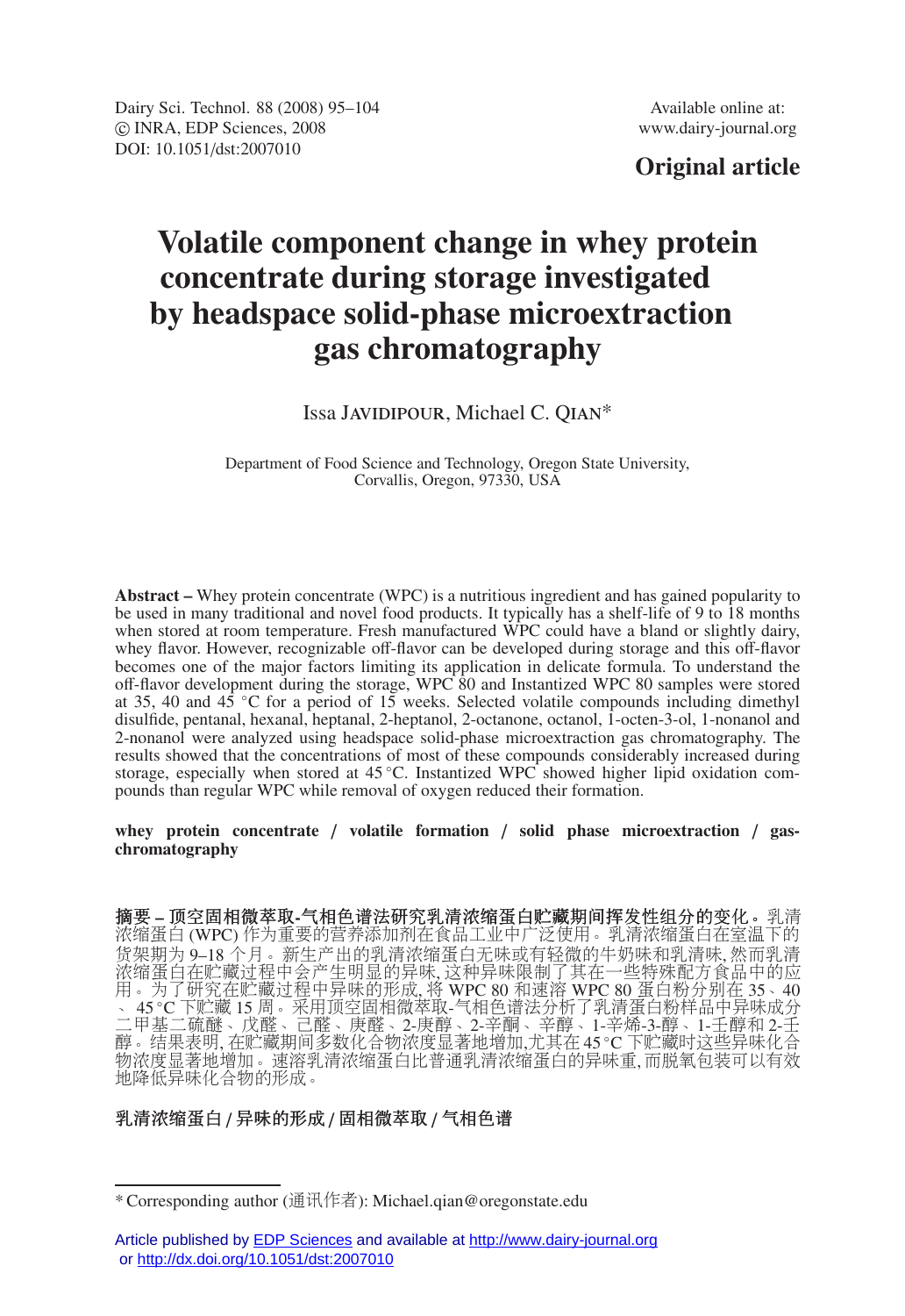**Résumé – Variation des composés volatils dans des concentrés de protéines de lactosérum au cours du stockage suivie par chromatographie en phase gazeuse après microextraction en phase solide.** Le concentré de protéines de lactosérum (CPL) est un ingrédient nutritif de plus en plus utilisé dans de nombreux produits alimentaires traditionnels ou nouveaux. Conservé à température ambiante, il a une durée de vie de 9 à 18 mois. Juste après fabrication, le CPL a une flaveur fade ou légèrement laitière de lactosérum. Cependant des défauts de flaveur peuvent se développer au cours du stockage et devenir un facteur limitant majeur pour son utilisation ultérieure dans des formules délicates. Pour comprendre le développement de défauts de flaveur au cours du stockage, des échantillons de CPL 80 et de poudre de CPL 80 (poudre sous atmosphère d'oxygène ou non), ont été stockés à 35, 40 et 45 ◦C sur une période de 15 semaines. Des composés volatils sélectionnés (disulfure de diméthyl, pentanal, hexanal, heptanal, 2-heptanol, 2-octanone, octanol, 1-octen-3-ol, 1-nonanol et 2-nonanol) ont été analysés par chromatographie en phase gazeuse après microextraction en phase solide. Les résultats ont montré que les concentrations de la plupart de ces composés augmentaient au cours du stockage, surtout à 45 ◦C. Il se formait plus de composés d'oxydation des lipides dans les poudres de CPL que dans le CPL, cependant plus faiblement en l'absence d'oxygène.

#### **concentré de protéines de lactosérum** / **composé volatil** / **microextraction en phase solide** / **chromatographie en phase gazeuse**

**Abbreviations:** *WPC*: regular 80% whey protein concentrate; *HS*: head space; *SPME*: solid phase microextraction; *GC*: gas chromatography; *MS*: mass spectrometry; *HPLC*: high performance liquid chromatography; *FID*: flame ionization detector; *RI*: retention index.

#### **1. INTRODUCTION**

Whey protein concentrate (WPC) provides a rich protein source for fortification of many products including cereals, beverages, infant formula and sports supplements because of its high nutritional value [15]. In addition to the nutritional benefits, WPCs are widely used as functional ingredients to provide emulsifying, gelation, thickening, foaming and water-binding properties of food products [10]. However, whey protein concentrate typically has a "whey" flavor. As flavor is one of the most important factors affecting consumer choice and acceptance of dairy products [6], much research has been focused on the understanding the chemical nature of this whey offflavor [13, 15, 16, 21, 22].

WPC has been shipped globally and typically has a shelf-life of 9 to 18 months. Significant amount of off-flavor can be developped during the transportation and storage. The off-flavor development during storage is complicated, many chemical reactions including lipid oxidation, Maillard browning reactions [13] and amino acid degradation [12] can take place. Many factors can affect kinetics of these reactions, leading to the formation of different off-flavor compounds [19]. Aldehydes, ketones, alcohols and volatile sulfur compounds have been identifed as the most important off-flavor compounds formed during storage of WPC [8, 13].

Solid phase micro-extraction is a convenient technique to extract volatile compounds from complicated matrix. The technique relies on the absorption or adsorption of analytes onto the fiber and subsequently desorbed into an analytical instrument such as gas chromatography (GC), GC-mass spectrocopy (MS), high performance liquid chromatography (HPLC) or HPLC-MS [4, 5]. By selection the suitable internal standards, headspace SPME technique can be reliably used to quantify volatile off-flavor compounds in dairy matrix [20]. The objective of this study was to quantify the volatile compounds in WPC by HS-SPME-GC and study the effect of different storage temperature and presence of oxygen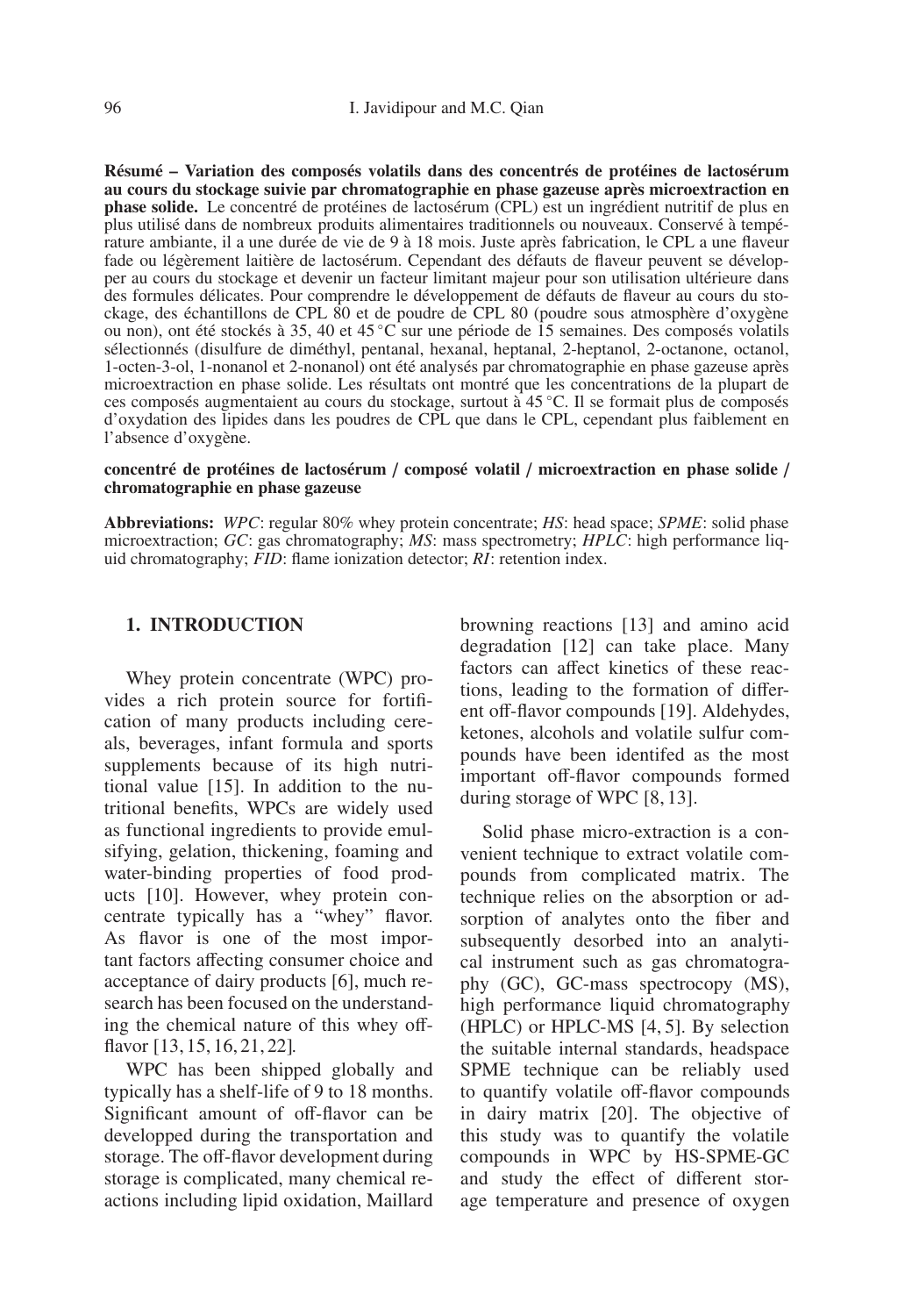on their formation in regular and instantized WPCs.

## **2. MATERIALS AND METHODS**

#### **2.1. Materials**

#### *2.1.1. Chemicals*

2-Methylpentanal, pentanal, heptanal 2-methyl-3-heptanone, octanol, 4-octanol, 2-heptanol, 1-octen-3-ol, nonanol, 2-nonanol and isopropyl disulfide were purchased from Aldrich Chemical Co. (Milwaukee, WI, USA); hexanal was purchased from Sigma Co. (St. Louis, MO, USA); 2-octanone was from Fluka Chemical Corp. (Milwaukee, WI, USA); and, dimethyl disulfide was from TCI America (Portland, OR, USA).

#### *2.1.2. WPC samples*

Freshly manufactured regular WPC80 and Instantized WPC80 were donated from WPC manufacturer in California, USA. The liquid whey from Cheddar and Monterey Jack cheese manufacturing was concentrated using membrane filtration technique and spray-dried. Lecithin was used in the instantization process in single pass on a MSD dryer (Multi-Stage Dryer). The instantized WPC was agglomerated. The samples were kept frozen at  $-20^{\circ}$ C upon arrival and used within 6 months in this study. One kg of each of regular WPC80, instantized WPC80 were placed in closed glass jars and stored at 35, 40 and 45 ◦C in dark in conventional ovens for 15 weeks. Another instantized WPC80 sample was carefully flushed with argon to remove oxygen and kept at the same conditions. Samples were taken in 3 weeks intervals through the storage period. Volatile compounds in WPCs were analyzed by HS-SPME-GC.

#### **2.2. Methods**

#### *2.2.1. HS-SPME-GC analysis*

A 2-cm (50/30 μm divinylbenzene /carboxen/polydimethylsiloxane) SPME fiber (Supelco Co., Bellefonte, PA, USA) was used for the extraction of volatile compounds. The fiber was conditioned in a GC injection port at  $270^{\circ}$ C for 1 h before use. One and half of g of WPC sample was dissolved in 6 g volatile-free (boiled for 30 min) deionized water in a 20 mL glass vial, and an internal standard solution (0.1 g) was added. The sample mixture was equilibrated at 45 ◦C for 5 min and extracted at the same temperature for 1 h with stirring using a SPME autosampler (Varian, Walnut Creek, CA, USA). After the extraction, the volatiles were desorbed in the injection port of a Varian's CP-3800 GC equipped with a flame ionization detector (Varian). The injector temperature was set at 250 °C and splitless injection mode was used for 5 min. The samples were analyzed on a DB-wax column  $(30 \text{ m} \times 0.32 \text{ mm} \text{ i.d., } 0.25 \text{ µm} \text{ film thick-}$ ness, J&W Scientific, Folsom, CA, USA). Nitrogen was used as the carrier gas at a constant flow rate of 2 mL·min−1. The oven temperature was programmed at 35 ◦C for a hold of 8 min, and increased to 150 ◦C at a rate of  $4^{\circ}$ C·min<sup>-1</sup>, then increased to 230 °C at a rate of 20 °C·min<sup>-1</sup> and hold at the final temperature for 20 min. The FID detector temperature was 270 ◦C. All the samples were analyzed in triplicate, and the same fiber was used for the entire experiment.

## *2.2.2. Gas chromatography-mass spectrometry*

The mass spectra of WPC samples were obtained by using an Agilent 6890 GC equipped with a 5793 quadrulope mass analyzer detector (Agilent Technologies, Inc. Santa Clara, CA, USA). Separation was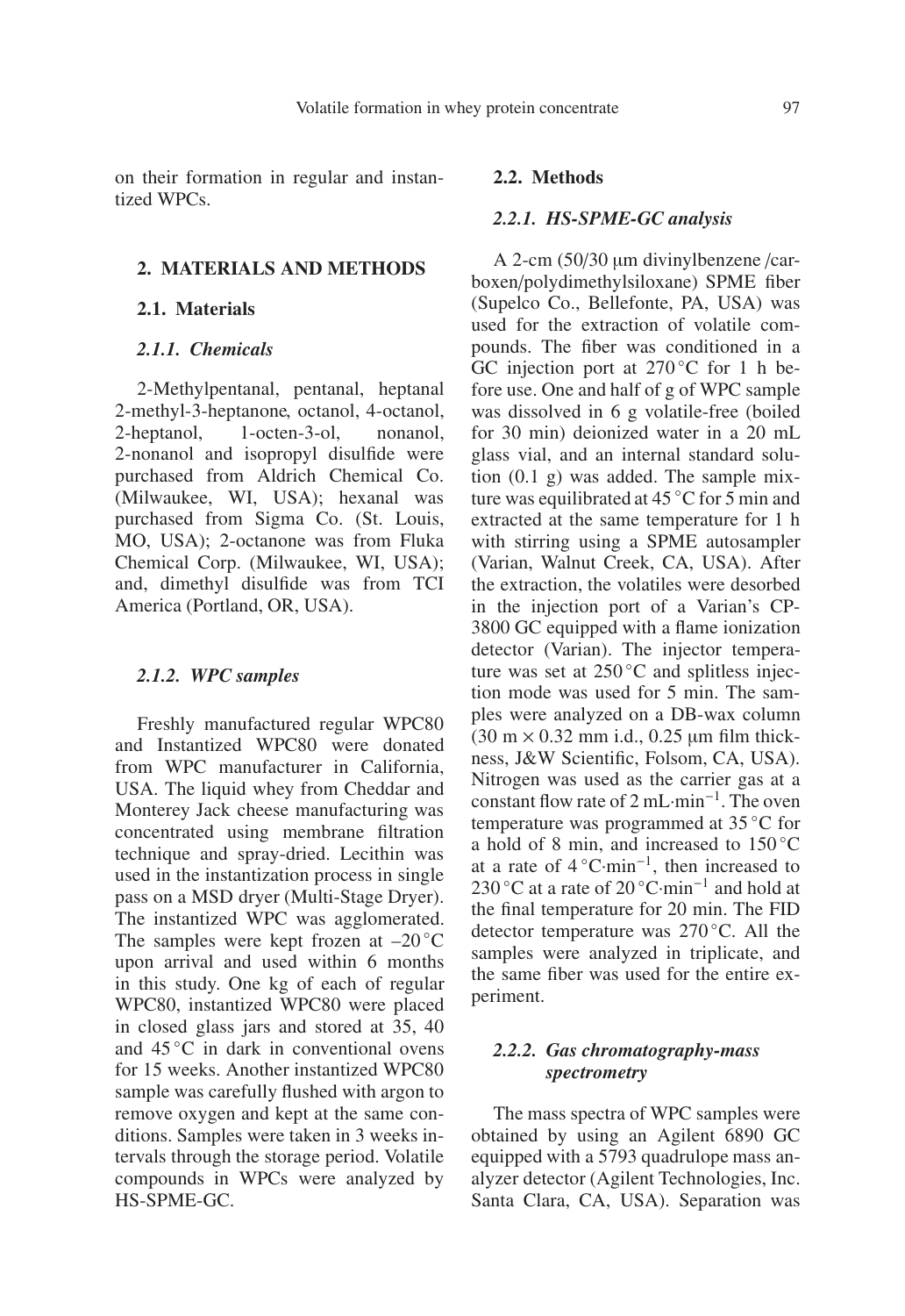performed on a DB-wax column (30 m × 0.32 mm i.d., 0.25 μm film thickness, J&W Scientific). The same oven program as GC-FID analysis was performed. Helium was used as the carrier gas at a flow rate of 1 mL·min−1. The injector temperatures was 250 ◦C. Electron impact ionization was used at a voltage of 70 eV and m/z scan range of 35 to 350 was collected at 4.51 scan·s−1. The instrument control of data analysis was performed using enhanced Chemstation software (Agilent Technologies, Inc.). The volatile compounds in WPC were identified by comparing mass spectra and retention index with those of authentic compounds.

#### *2.2.3. Quantitative analysis*

Standard stock solution was prepared in 8 g methanol containing 0.06 g each of dimethyl disulfide, pentanal, hexanal, heptanal, 2-heptanol, 2-octanone, octanol, 1-octen-3-ol, 1-nonanol and 2-nonanol. Aliquots of the diluted standard stock solutions were used to spike 7.5 g of volatile-free deionized water to concentrations of 1.25, 5, 10, 25, 50, 100, 200, 500 and 2000 ppb. An aliquot internal standard solution containing 2-methylpentanal, 2-methyl-3-heptanone, isopropyl disulfide and 4-octanol was then added to yield a final concentration of 500, 100, 250 and 50 ppb, respectively. The standard solution was equilibrated at  $45^{\circ}$ C for 5 min and extracted for 1 h by using SPME and analyzed by GC-FID. Calibration curves for the volatile compounds were constructed by applying linear regression analysis on the concentration ratio (concentration of compound/concentration of internal standard) and peak area ratio (area of compound/area of internal standard). Triplicate analysis was performed at each concentration level. The concentrations of a volatile compounds in WPC samples were calculated based on the calibration curve of the corresponding compounds (Tab. I).

## **3. RESULTS AND DISCUSSION**

Previous researches demonstrated that lipid oxidation was probably the most important contributor for WPC off-flavor development during storage [11, 15, 21]. A wide range of saturated and unsaturated aldehydes have been identifed to be associated with lipid oxidation in WPC. The main saturated aldehydes were 2-methylbutanal, 3-methylbutanal, pentanal, hexanal, heptanal, octanal, nonanal, decanal, dodecanal and tridecanal. In addition, many unsaturated aldehydes, including 2-heptenal, 2-octenal, 1-nonenal, 2-nonenal, 2-decenal, 1-undecenal, 2,4-heptandienal, 2,4-nonadienal, 2,6-nonadienal, and 2,4-decadienal have been hypothesized to contribute to the chardboard, stale and oxidized off-flavor in whey and whey protein concentrate.

Ten volatile compounds covering the classes of aldehyde, ketone, alcohol and sulfur-containing compounds were selected for quantification. The concentrations of pentanal, heptanal and hexanal were monitored during the storage of WPC samples. Pentanal had low initial content, and its concentration did not change much during the storage (ranged between 21 and 35 ppb). Increasing storage temperature and flush with argon had no obvious impact on pentanal concentration. Hexanal was the second most abundant volatile compound in WPC and its concentration increased with storage time and temperature (Fig. 1). The hexanal content increased 2.5 times during the 12 weeks of storage period for most of the samples, and reached to 2500 ppb for instantized sample stored at 45 °C. However, there was a decreasing trend in hexanal concentration after 12 weeks up to the 15 weeks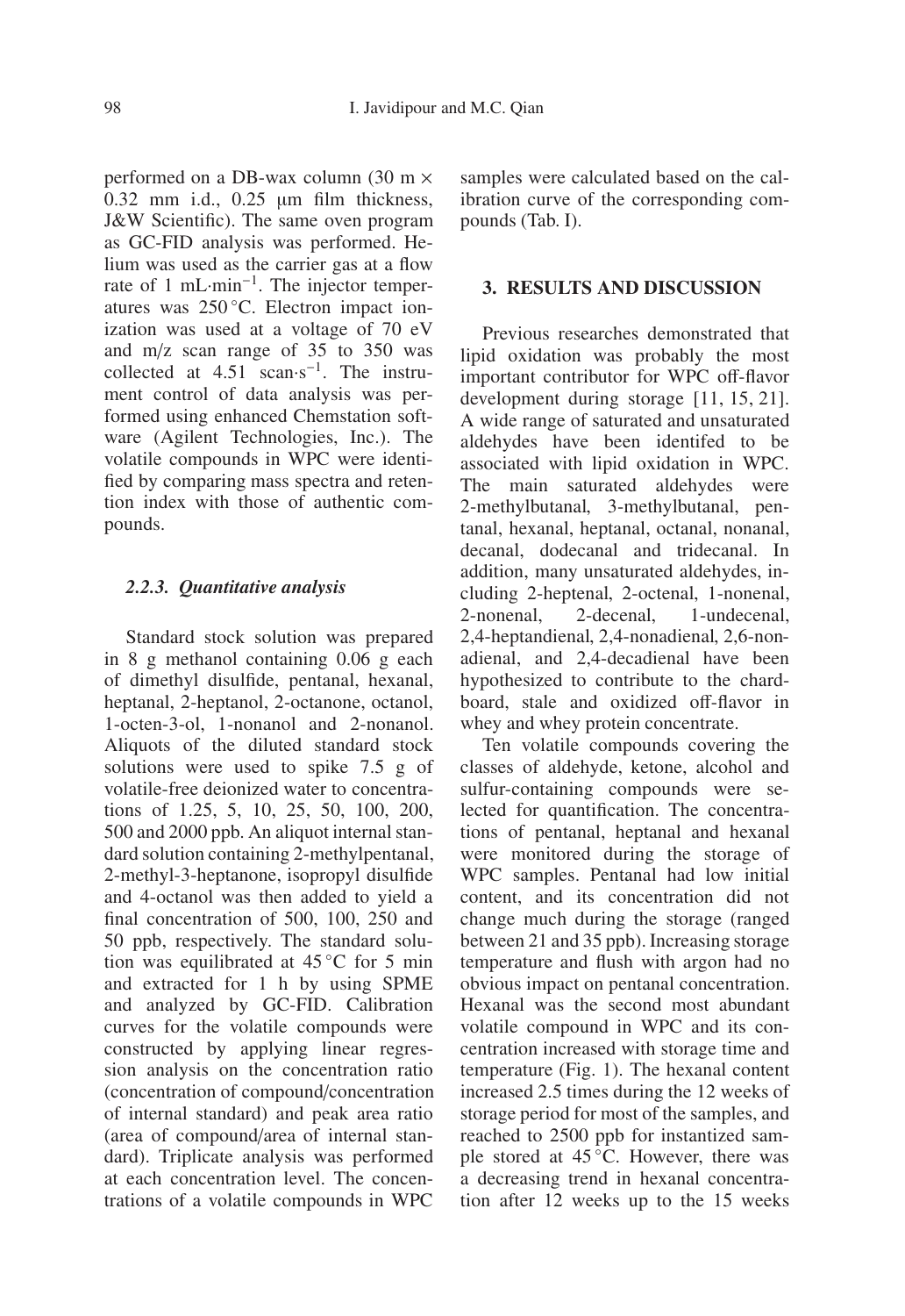|   | Compound          | Internal standard    | Regression            | $R^2$  | Calibration     |
|---|-------------------|----------------------|-----------------------|--------|-----------------|
|   |                   |                      | equation <sup>1</sup> |        | limit $(ppb)^2$ |
|   | Dimethyldisulfide | Isopropyldisulfide   | $y = 0.005x$          | 0.8888 | 31.9            |
| 2 | Hexanal           | 2-Methypentanal      | $y = 0.3937x$         | 0.9962 | 1.6             |
| 3 | Heptanal          |                      | $y = 0.3053x$         | 0.9959 | 1.6             |
| 4 | 2-Octanone        | 2-Methyl-3-heptanone | $y = 0.7262x$         | 0.9969 | 6.5             |
| 5 | 2-Heptanol        |                      | $y = 0.0154x$         | 0.9219 | 6.0             |
| 6 | $1-Octen-3-0$     | 4-Octanol            | $y = 0.0399x$         | 0.9863 | 14.5            |
|   | 2-Nonanol         |                      | $y = 0.1211x$         | 0.9949 | 1.6             |
| 8 | Octanol           |                      | $y = 0.0669x$         | 0.9971 | 64.6            |
| 9 | Nonanol           |                      | $y = 0.001x$          | 0.9985 | 1.5             |

**Table I.** Regression equations for whey protein concentrate flavor compounds spiked in volatile-free deionized water.

 $<sup>1</sup>$  y: Compound area/internal standard area; x: compound concentration/internal standard concentration.</sup>  $2$  Calculated as the concentration that gives a signal-to-noise ratio of 10.



**Figure 1.** Hexanal development stored at different temperatures. <sup>∗</sup> Triplicated analysis for each sample with relative standard deviation < 10%.

of storage. Instantized WPC showed the highest hexanal formation in all storage temperatures. Since hexanal is known to be formed by lipid oxidation [12], the phospholipids used in the instantizing process of WPC could increase the residual lipid content, and contributed to this elevated oxidation. In addition, industrial lecithin used as the instantizing agent may contain soybean oil, and the unsaturated fatty acids in soyben oil may further contribute to the formation of hexanal. As expected, flushing the sample with argon will reduce the oxygen content, thus reduce lipid oxidation. The hexanal levels were greatly reduced in argon-flushed instantized WPC. The hexanal level in argon-flushed instantized WPC at 40 ◦C was reduced to a level close to that in the regular WPC stored at the same temperature. Hexanal has been reported to be one of the major oxidation products in WPC at accelerated storage conditions [7] and its concentration increased to 1430 ng·g−<sup>1</sup> when stored at  $60^{\circ}$ C for 6 days [9]. Similar trend was observed for heptanal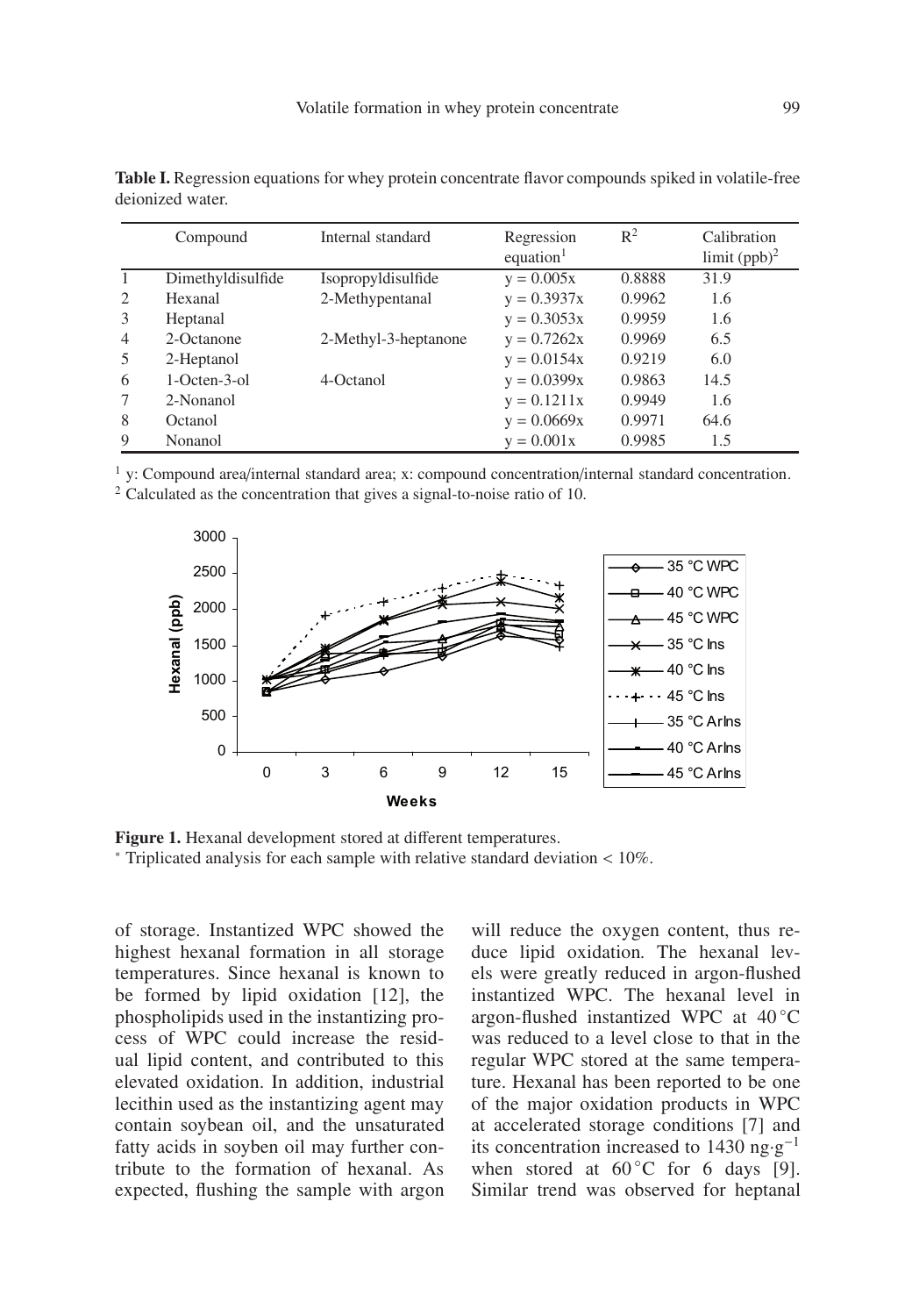

**Figure 2.** Heptanal development stored at different temperatures. <sup>∗</sup> Triplicated analysis for each sample with relative standard deviation < 10%.



**Figure 3.** 2-Heptanol development stored at different temperatures. <sup>∗</sup> Triplicated analysis for each sample with relative standard deviation < 10%.

formation (Fig. 2). The concentration of heptanal increased with the storage temperature and time, and argon flush reduces its formation. However, the storage temperature seemed to play a much bigger role than for hexanal formation. Heptanal levels were the highest when samples were stored at 45 °C. Hexanal and heptanal have very low sensory threshold of 4.5  $\mu$ g·kg<sup>-1</sup> and 3  $\mu$ g·kg<sup>-1</sup> [17], respectively, the high concentrations of hexanal and heptanal in WPC indicated that

they will likely contribute to the off-flavor of WPC, particularly to the WPCs after storage.

Although most alcohols have high sensory thresholds and are not important to off-flavor formation in WPCs, some alcohols, especially unsaturated alcohols, could be very important to off-flavor formation. The formation of 2-heptanol, 1-octanol, 1-octen-3-ol, 1-nonanol and 2-nonanol were monitored during WPC storage. 2-Heptanol showed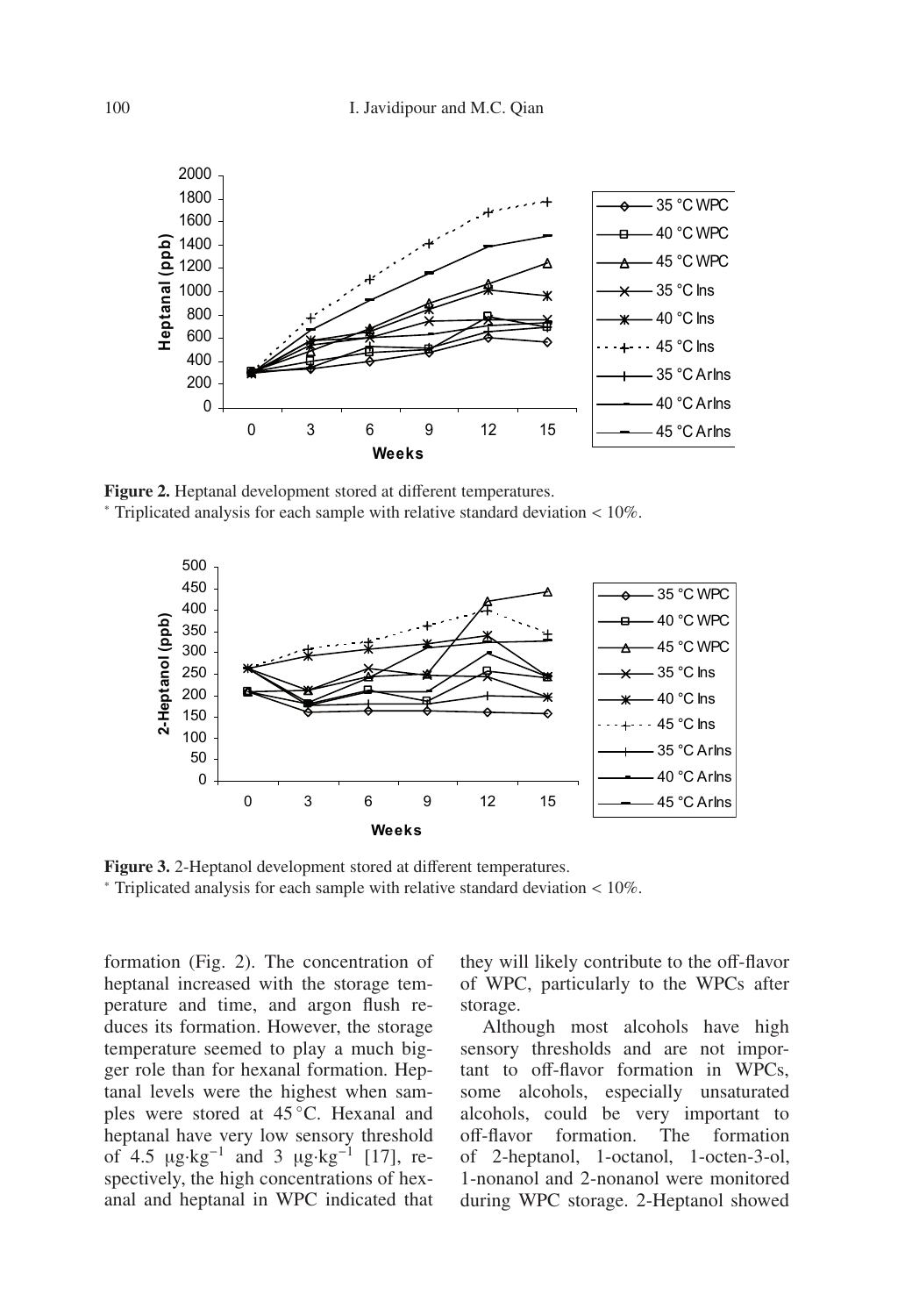

**Figure 4.** 1-Octen-3-ol development stored at different temperatures. <sup>∗</sup> Triplicated analysis for each sample with relative standard deviation < 10%.



**Figure 5.** 1-Nonanol development stored at different temperatures. <sup>∗</sup> Triplicated analysis for each sample with relative standard deviation < 10%.

a slight increase when the samples were stored at higher temperature, especially for instantized WPC. However, this increasing trend was not obvious when the samples were stored at 35 °C (Fig. 3). 1-Octanol was found at low concentrations (16– 35 ppb) in the WPC samples. Similar to 2-heptanol, the concentration of 1-octanol did not increase much as the storage temperature and time increased (data not shown). In contrast, obvious increasing trend was observed for 1-octen-3-ol, 1-nonanol and 2-nonanol during storage (Figs. 4, 5 and 6), and dramatic increase was observed at 45 °C regardless of the sample. 1-Octen-3-ol was the most abundant alcohol in WPC samples and its concentration increased from 200 ppb to 800 ppb after 15 weeks storage at 45 °C. Concentration of 2-nonanol increased approximately 10 to 20 fold after storage at  $40^{\circ}$ C and  $45^{\circ}$ C, respectively. Alcohols have also been reported as products of lipid oxidation [9].

Only 2-octanone was quantified in this study although many other ketones such as 2-nonanone, 1-octen-3-one and 3-octen-2-one have been identified in whey and WPC products to contribute to offflavor  $[9,11,15,21]$ . Increasing temperature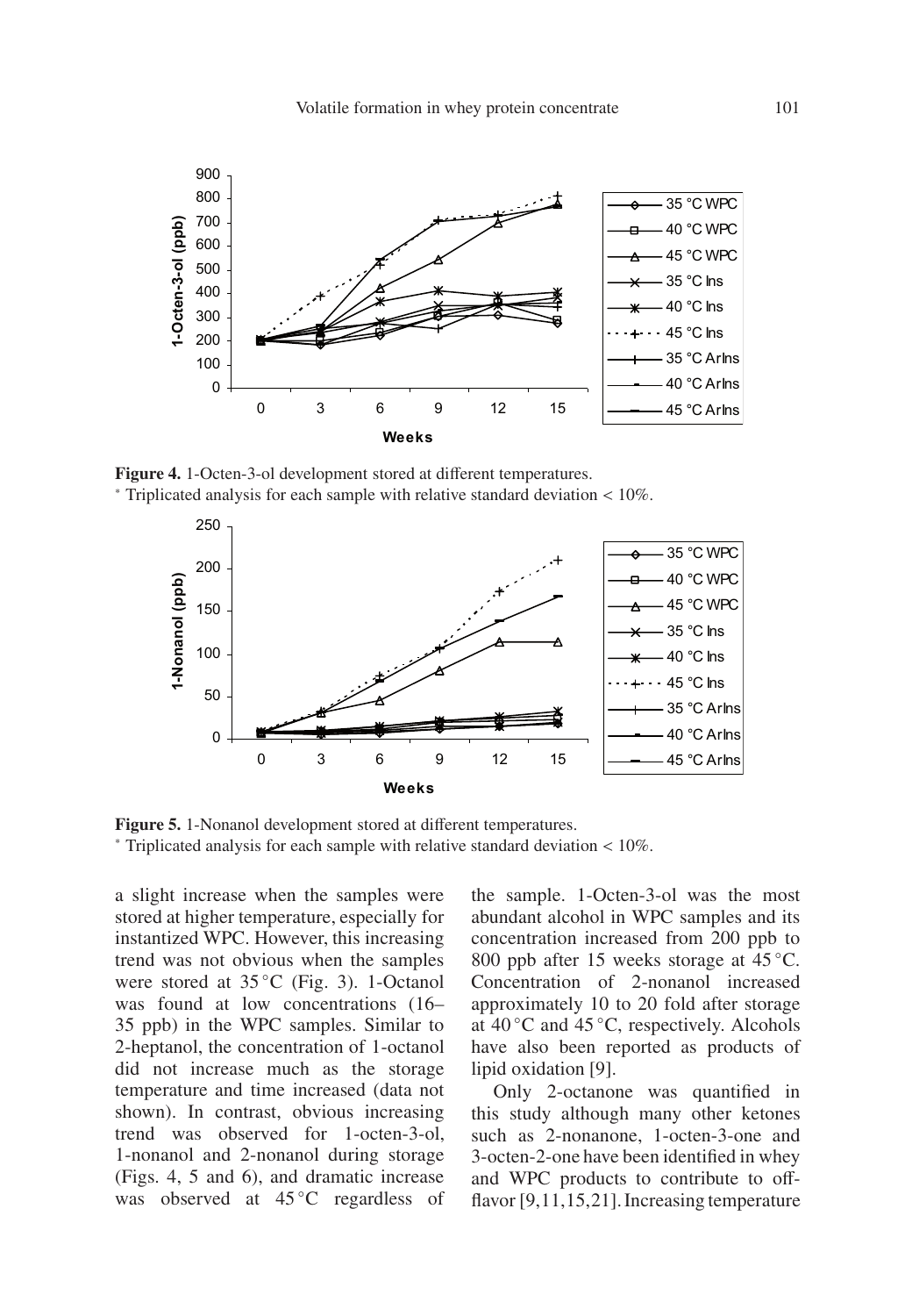

**Figure 6.** 2-Nonanol development stored at different temperatures. <sup>∗</sup> Triplicated analysis for each sample with relative standard deviation < 10%.



**Figure 7.** 2-Octanone development stored at different temperatures. <sup>∗</sup> Triplicated analysis for each sample with relative standard deviation < 10%.

and storage time slightly increased the formation of 2-octanone (Fig. 7). In general, methyl ketones represent a group of flavor compounds strongly associated with stale, cardboard or metallic flavors in many spray-dried dairy products [18].

Many sulfur-containing compounds have been identified to contribute to the off-flavor of whey and WPC [11, 15, 21]. Dimethyl disulfide was the most abundant volatile compounds identifed in stored WPC samples. When stored below  $40\degree$ C, increasing storage time slightly increased the formation of dimethyl disulfide (Fig. 8). When the temperature increased from  $35^{\circ}$ C to  $40^{\circ}$ C, slight increase of dimethyl disulfide formation was observed. Temperature increase from  $40^{\circ}$ C to  $45^{\circ}$ C induced a dramatic increase of dimethyl disulfide formation during storage. When the samples were stored over 12 weeks, the concentrations of dimethyl disulfide in WPCs stored at 45 ◦C were more than 7 times of those stored at  $40^{\circ}$ C. Lee et al. [9] also reported that the dimethyl disulfide was increased to over 2300 ng·g−<sup>1</sup> when WPC was stored at  $60^{\circ}$ C for 6 days. Sulfur-containing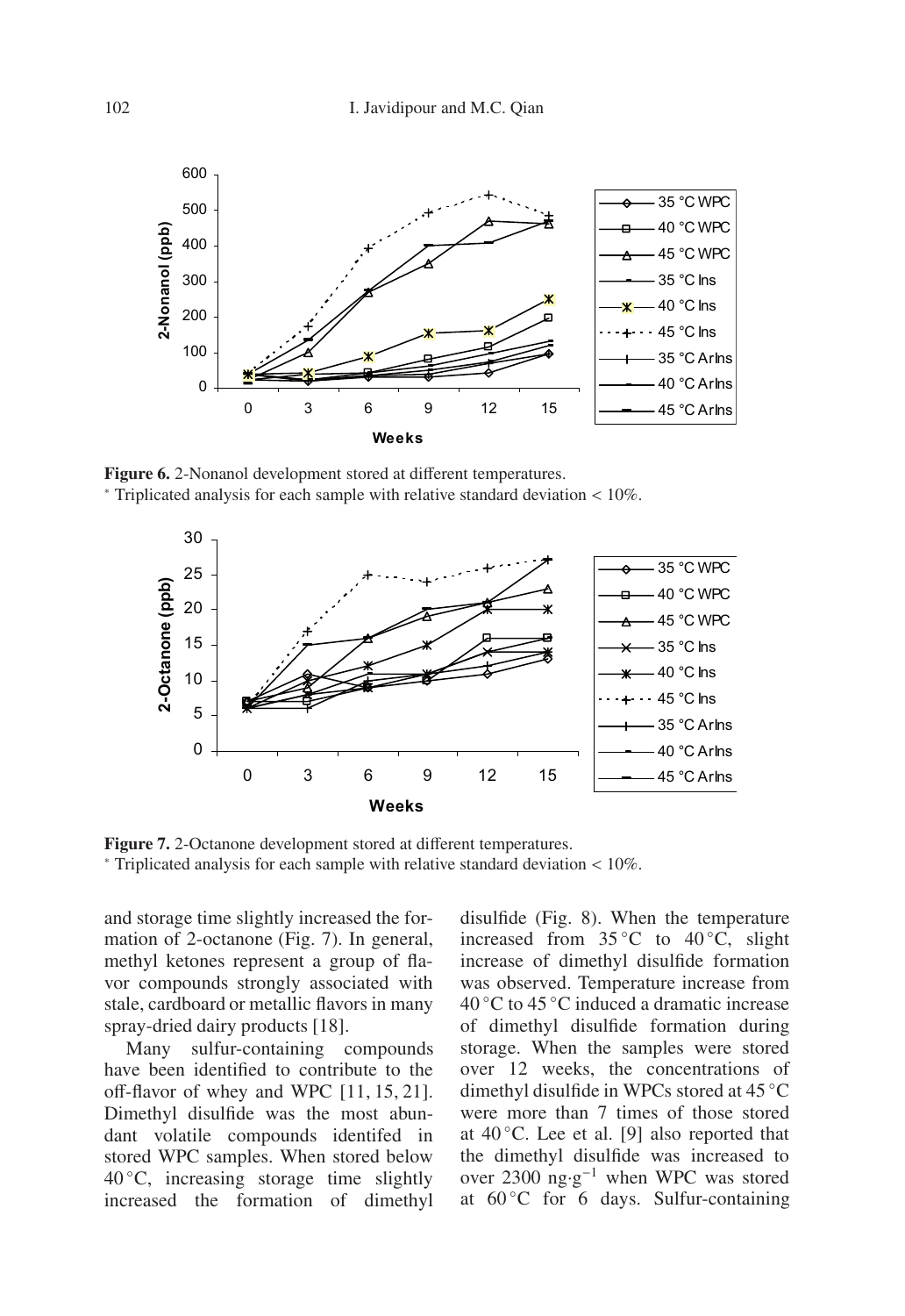

**Figure 8.** Dimethyl disulfide development stored at different temperatures. <sup>∗</sup> Triplicated analysis for each sample with relative standard deviation < 10%.

compounds are generated from the oxidation of amino acids, methionine and cystein. Methionine and cystein can be degraded into methanethiol [1], oxidation of methanethiol can lead to the formation of dimethyl disulfide and dimethyl trisulfide [3, 7]. Calvo and De la Hoz [2] suggested that dimethyl disulfide may be formed from the release of the activated sulfydryl groups of β-lactoglobulin during the heat denaturation of whey proteins. Sulfur compounds often have very low sensory thresholds, and thus they contribute to the flavor or off-flavor of many food products, even at very low concentrations [14].

#### **4. CONCLUSION**

SPME is a convenient and sensitive technique for investigating the formation of volatiles in WPC during storage. In general, the concentration of volatile compounds increased with storage temperature and time. Instantized WPC had a higher off-flavor formation than regular WPC stored at all temperatures. Argon flush decreased the formation of volatile compounds. The effect of storage temperature on volatile formation in WPC was both temperature and compound dependent. For some compounds, dramatic increases of volatile formation were observed when the temperature was increased to 45 ◦C.

#### **REFERENCES**

- [1] Bendall J.G., Aroma compounds of fresh milk from New Zealand cows fed different diets, J. Agric. Food Chem. 49 (2001) 4825– 4832.
- [2] Calvo M.M., De la Hoz L., Flavour of heated milks: a review, Int. Dairy J. 2 (1992) 69–81.
- [3] Ferretti A., Flanagan V.P., Volatile constituents of whey powder subjected to accelerated browning, J. Dairy Sci. 54 (1971) 1764–1768.
- [4] Kalua C.M., Bedgood J.D.R., Prenzler P.D., Development of a headspace solid phase microextraction-gas chromatography method for monitoring volatile compounds in extended time-course experiments of olive oil, Anal. Chem. Acta. 556 (2006) 407–414.
- [5] Kataoka H., Lord H.L., Pawliszyn J., Application of solid-phase microextraction in food analysis, J. Chromatogr. A. 800 (2000) 35–62.
- [6] Kim Y.D., Morr C.V., Dynamic headspace analysis of light activated flavor in milk, Int. Dairy J. 6 (1996) 185–193.
- [7] Laye I.D., Karelskind D., Morr C.V., Dynamic headspace analysis of accelerated storage commercial whey protein concentrate using four absorbent traps, Milchwissenchaft 50 (1995) 268–272.